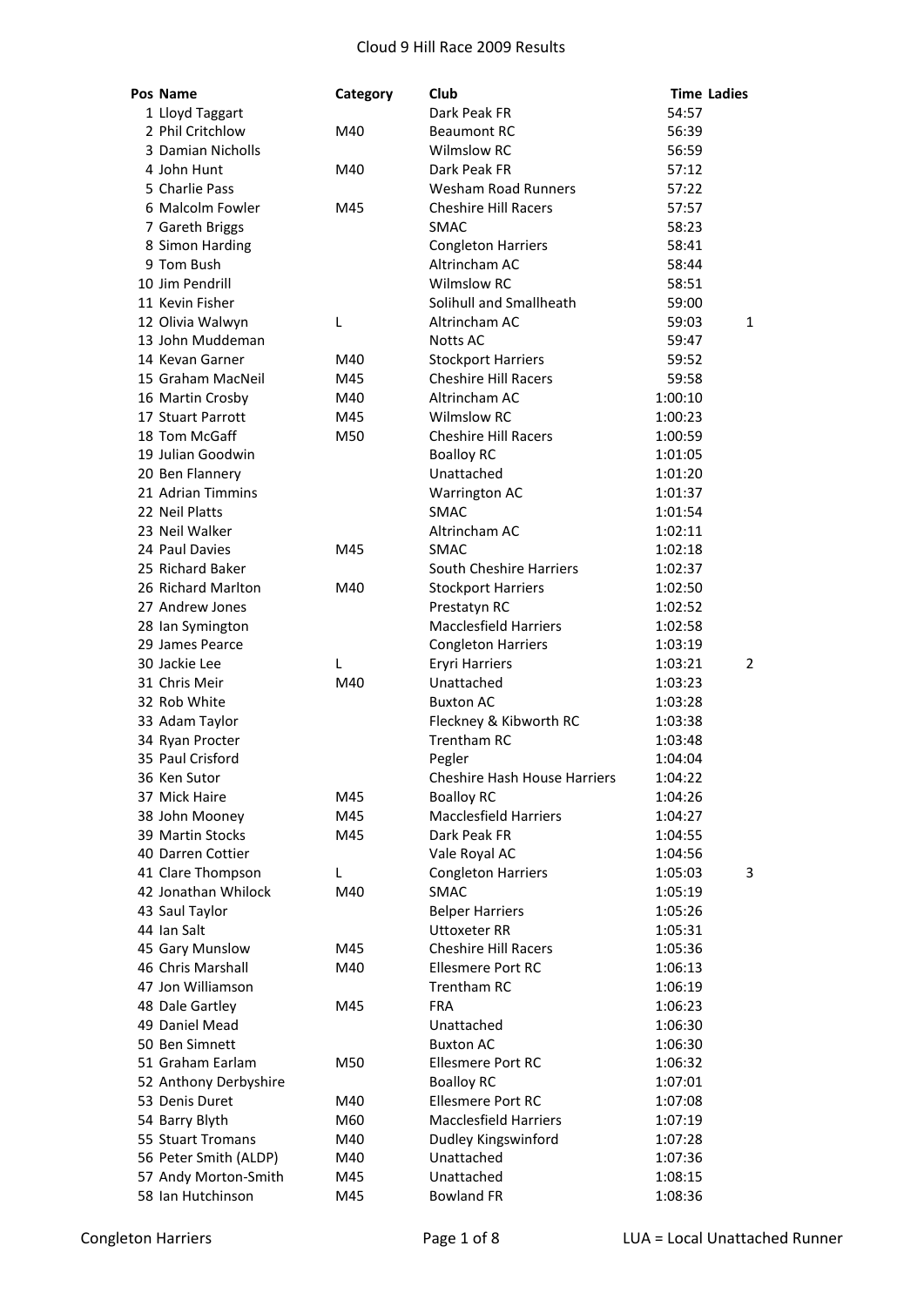| Pos Name                             | Category | Club                                     | <b>Time Ladies</b> |    |
|--------------------------------------|----------|------------------------------------------|--------------------|----|
| 59 Dale Colclough                    | M45      | <b>Trentham RC</b>                       | 1:08:43            |    |
| 60 Pat Hudson                        |          | South Cheshire Harriers                  | 1:08:47            |    |
| 61 Derek Hughes                      | M45      | <b>East Cheshire Harriers</b>            | 1:08:49            |    |
| 62 Mike Noble                        | M60      | Pennine FR                               | 1:08:59            |    |
| 63 Dave Waywell                      | M60      | Wesham Road Runners                      | 1:09:05            |    |
| 64 Gavin Hill                        |          | Unattached                               | 1:09:15            |    |
| 65 Sue Becconsall                    | L45      | <b>Bingley Harriers</b>                  | 1:09:18            | 4  |
| 66 Andy Farley                       | M50      | <b>East Cheshire Harriers</b>            | 1:09:24            |    |
| 67 Brian Holland                     | M50      | Goyt Valley Striders                     | 1:09:26            |    |
| 68 Nick Barker                       | M45      | Unattached                               | 1:09:31            |    |
| 69 David Allen                       | M50      | Dark Peak FR                             | 1:09:34            |    |
| 70 Steve Broadfoot                   | M45      | Northern Vets AC                         | 1:09:38            |    |
| 71 Sue Pennington                    | L        | Unattached                               | 1:09:41            | 5  |
| 72 Robin Berry                       |          | Unattached                               | 1:09:46            |    |
| 73 Lee Campbell                      | M45      | <b>Boalloy RC</b>                        | 1:09:47            |    |
| 74 Euan Duncan                       |          | Unattached                               | 1:09:49            |    |
| 75 Matthew Jackson                   |          | Newcastle (Staffs) AC                    | 1:09:50            |    |
| 76 Rob Winfield                      |          | Unattached                               | 1:10:00            |    |
| 77 Will Ceuppens                     |          | <b>Boalloy RC</b>                        | 1:10:02            |    |
| 78 Vinny Jones                       | M45      | Unattached                               | 1:10:06            |    |
| 79 Paul Kenny                        | M45      | <b>East Cheshire Harriers</b>            | 1:10:11            |    |
| 80 Caren Coonan                      | L        | Ashbourne RC                             | 1:10:21            | 6  |
| 81 Robert Picken                     |          | Unattached                               | 1:10:28            |    |
| 82 Anthony White                     | M40      | <b>Cheshire Hash House Harriers</b>      | 1:10:33            |    |
| 83 Michelle Clarke                   | L        | <b>Telford Harriers</b>                  | 1:10:40            | 7  |
| 84 Andrew Gray                       | M40      | Unattached                               | 1:10:46            |    |
| 85 Alan Bocking                      | M55      | <b>Cheshire Hill Racers</b>              | 1:10:48            |    |
| 86 Ken Burgess                       | M65      | Altrincham AC                            | 1:10:51            |    |
| 87 Alan Wardle                       | M45      | <b>Macclesfield Harriers</b>             | 1:10:54            |    |
| 88 Tony Hulme                        | M60      | <b>Wilmslow RC</b>                       | 1:10:58            |    |
| 89 James Simpson                     |          | South Cheshire Harriers                  | 1:11:00            |    |
| 90 Nicky Lowe                        | L        | South Cheshire Harriers                  | 1:11:08            | 8  |
| 91 Ian Ankers                        | M55      | South Cheshire Harriers                  | 1:11:15            |    |
|                                      |          |                                          |                    |    |
| 92 Steve Massey<br>93 Joanna Marsden | M40      | <b>SMAC</b><br><b>Tattenhall Runners</b> | 1:11:44<br>1:11:46 |    |
|                                      | L        |                                          |                    | 9  |
| 94 Mick Cochrane                     | M60      | Dark Peak FR                             | 1:11:48            |    |
| 95 Michael Jones                     | M50      | Altrincham AC                            | 1:11:50            |    |
| 96 Christy Bottomley                 |          | <b>Boalloy RC</b>                        | 1:11:59            |    |
| 97 Steve Bajic                       | M50      | <b>Telford Harriers</b>                  | 1:12:03            |    |
| 98 Michael Berks                     |          | Unattached                               | 1:12:09            |    |
| 99 Carl Loftus                       |          | Warrington Triathlon Club                | 1:12:15            |    |
| 100 Ian Dodds                        | M45      | Southport Waterloo AC                    | 1:12:20            |    |
| 101 James Phillips                   |          | Unattached                               | 1:12:22            |    |
| 102 Andrew Green                     | M40      | <b>LUA</b>                               | 1:12:25            |    |
| 103 Ian Millward                     | M45      | Ashbourne RC                             | 1:12:27            |    |
| 104 Phil Conroy                      |          | Unattached                               | 1:12:35            |    |
| 105 Jeffrey Norman                   | M60      | Altrincham AC                            | 1:12:36            |    |
| 106 Adam Grainger                    |          | Unattached                               | 1:12:40            |    |
| 107 Rob Rowlands                     |          | South Cheshire Harriers                  | 1:12:42            |    |
| 108 Andy Painter                     |          | South Cheshire Harriers                  | 1:12:44            |    |
| 109 John Todd                        | M45      | Vale Royal AC                            | 1:12:50            |    |
| 110 Peter Horton                     | M50      | Sneyd Striders                           | 1:12:59            |    |
| 111 Sally Gilliver                   | L45      | <b>Cheshire Hill Racers</b>              | 1:12:59            | 10 |
| 112 Matt Burns                       | M40      | <b>LUA</b>                               | 1:13:03            |    |
| 113 Robin Britton                    | M55      | <b>SMAC</b>                              | 1:13:08            |    |
| 114 Ian McNeill                      | M50      | Penny Lane Striders                      | 1:13:09            |    |
| 115 Glenn Costin                     |          | <b>East Cheshire Harriers</b>            | 1:13:12            |    |
| 116 Gemma Barnett                    | L        | Vale Royal AC                            | 1:13:13            | 11 |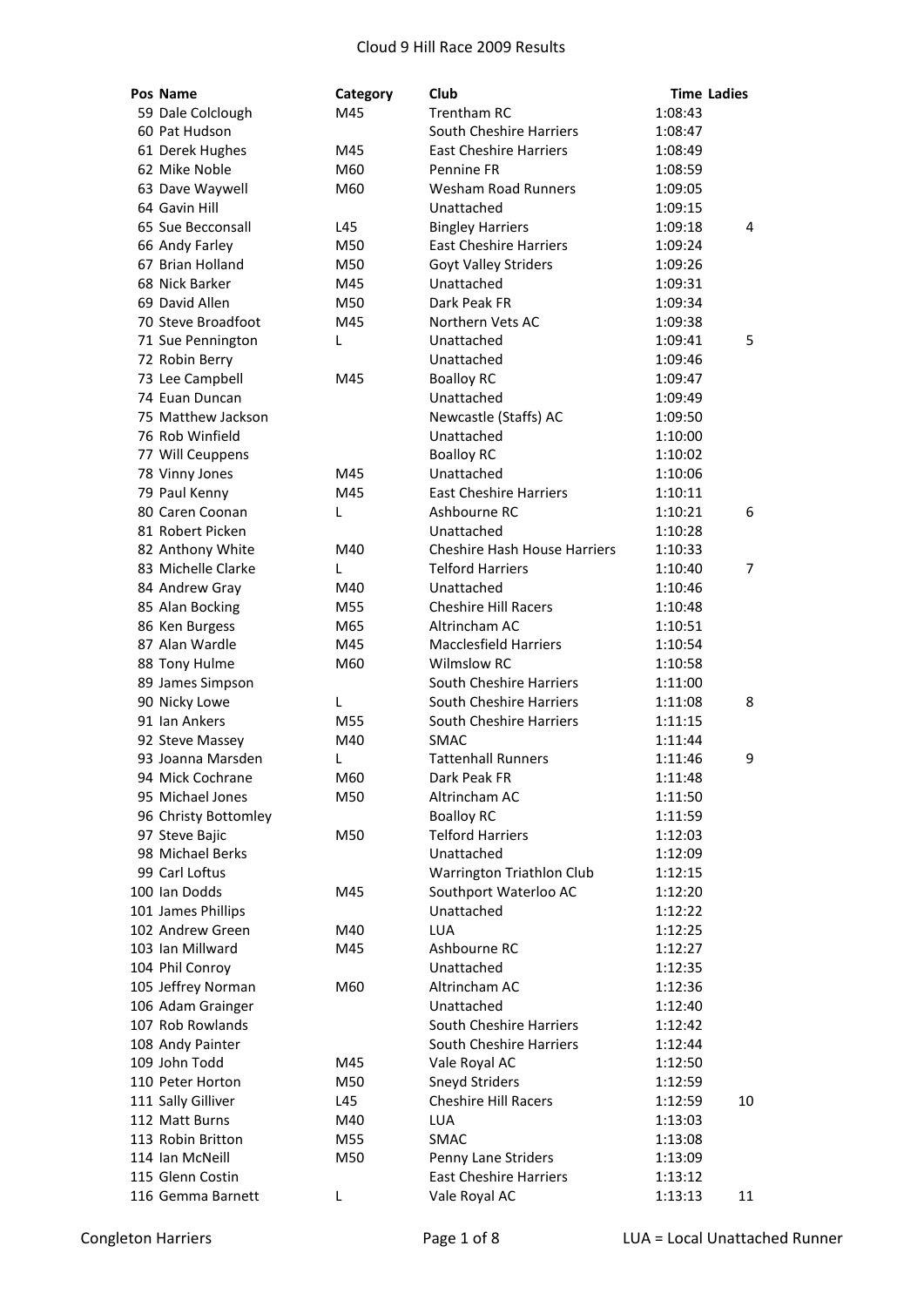| Pos Name                | Category | Club                                | <b>Time Ladies</b> |  |
|-------------------------|----------|-------------------------------------|--------------------|--|
| 117 David Mcglennon     |          | Unattached                          | 1:13:23            |  |
| 118 Alasdair Duncan     | M50      | Ashbourne RC                        | 1:13:26            |  |
| 119 Rob Cummings        | M40      | South Cheshire Harriers             | 1:13:34            |  |
| 120 Charlie Rowlands    |          | South Cheshire Harriers             | 1:13:44            |  |
| 121 Al Walmlsey         |          | Unattached                          | 1:13:49            |  |
| 122 Christopher Harding | M50      | Unattached                          | 1:14:07            |  |
| 123 Grahame Cope        |          | <b>Uttoxeter RR</b>                 | 1:14:14            |  |
| 124 Stuart Millward     | M40      | LUA                                 | 1:14:18            |  |
| 125 Andrew Mayers       |          | South Cheshire Harriers             | 1:14:32            |  |
| 126 Thomas Johnson      |          | <b>LUA</b>                          | 1:14:39            |  |
| 127 Philip Dawson       | M55      | <b>LUA</b>                          | 1:14:41            |  |
| 128 Alan Webster        | M45      | <b>Macclesfield Harriers</b>        | 1:14:52            |  |
| 129 Hamsin Hadziabdic   |          | <b>Birkenhead AC</b>                | 1:14:57            |  |
| 130 Helen Evans         | L        | <b>Macclesfield Harriers</b>        | 12<br>1:15:03      |  |
| 131 Alan Kennedy        | M45      | <b>ECH</b>                          | 1:15:14            |  |
| 132 Colin Downey        | M45      | <b>Sneyd Striders</b>               | 1:15:18            |  |
| 133 Neil Morgan         | M40      | LUA                                 | 1:15:27            |  |
| 134 Paul Price          | M50      | West Cheshire AC                    | 1:15:37            |  |
| 135 Steve Briggs        | M45      | <b>FRA</b>                          | 1:15:39            |  |
| 136 Mark Platts         |          | <b>SMAC</b>                         | 1:15:42            |  |
| 137 Andrew Buxton       | M45      | Unattached                          | 1:15:46            |  |
| 138 Roger Coleman       | M50      | Unattached                          | 1:15:46            |  |
| 139 Martin Mallett      |          | <b>Macclesfield Harriers</b>        | 1:15:55            |  |
| 140 Hayley Matthews     | L        | 21st Century                        | 1:16:01<br>13      |  |
| 141 Dave Edge           | M50      | <b>SMAC</b>                         | 1:16:04            |  |
| 142 John Picken         |          | Unattached                          | 1:16:05            |  |
| 143 Stewart Bailey      | M40      | <b>Cheshire Hash House Harriers</b> | 1:16:06            |  |
| 144 Daniel Bamber       |          | <b>East Cheshire Harriers</b>       | 1:16:09            |  |
| 145 Sandra Lewis        | L        | Altrincham AC                       | 1:16:11<br>14      |  |
| 146 Christopher Done    | M40      | Unattached                          | 1:16:11            |  |
| 147 Tony Faulkner       |          | <b>East Cheshire Harriers</b>       | 1:16:13            |  |
| 148 Peter Doherty       | M40      | Unattached                          | 1:16:14            |  |
| 149 Peter Hooper        | M45      | Eastleigh RC                        | 1:16:17            |  |
| 150 Karl Wood           | M40      | Unattached                          | 1:16:19            |  |
| 151 Charles Dunning     | M40      | Unattached                          | 1:16:36            |  |
| 152 Paul Broadhurst     | M40      | Sneyd Striders                      | 1:16:38            |  |
| 153 John Moulds         | M40      | Unattached                          | 1:16:42            |  |
| 154 Steve Smith         | M40      | Vale Royal AC                       | 1:16:43            |  |
| 155 Jerry Knights       | M55      | <b>Congleton Harriers</b>           | 1:16:47            |  |
| 156 Tim Walton          | M40      | <b>Macclesfield Harriers</b>        | 1:16:48            |  |
| 157 Michael Brown       |          | <b>Stockport Harriers</b>           | 1:16:52            |  |
| 158 Peter Cooper        |          | South Cheshire Harriers             | 1:17:00            |  |
| 159 Nigel Prue          | M40      | Unattached                          | 1:17:03            |  |
| 160 Dan Harris          |          | West Cheshire AC                    | 1:17:07            |  |
| 161 Michael Bourne      | M40      | Dark Peak FR                        | 1:17:11            |  |
| 162 John Rudd           | M45      | <b>Wesham Road Runners</b>          | 1:17:14            |  |
| 163 Stephen Green       | M45      | Unattached                          | 1:17:15            |  |
| 164 Jean Turner         | L45      | <b>Telford Harriers</b>             | 1:17:19<br>15      |  |
| 165 John Begley         |          | Unattached                          | 1:17:25            |  |
| 166 Paul Jackson        | M50      | <b>Cheshire Hash House Harriers</b> | 1:17:28            |  |
| 167 Graeme Burns        | M40      | <b>LUA</b>                          | 1:17:28            |  |
| 168 Michael Done        | M40      | Unattached                          | 1:17:31            |  |
| 169 Matt Whitfield      | M50      | <b>Ellesmere Port RC</b>            | 1:17:37            |  |
| 170 Graham Driver       | M40      | <b>Spectrum Striders</b>            | 1:17:38            |  |
| 171 Jim Clawley         |          | Unattached                          | 1:17:40            |  |
| 172 Kevin Price         | M40      | Unattached                          | 1:17:44            |  |
| 173 David Morris        | M40      | <b>LUA</b>                          | 1:17:50            |  |
| 174 Jeremy Bygrave      |          | Unattached                          | 1:17:55            |  |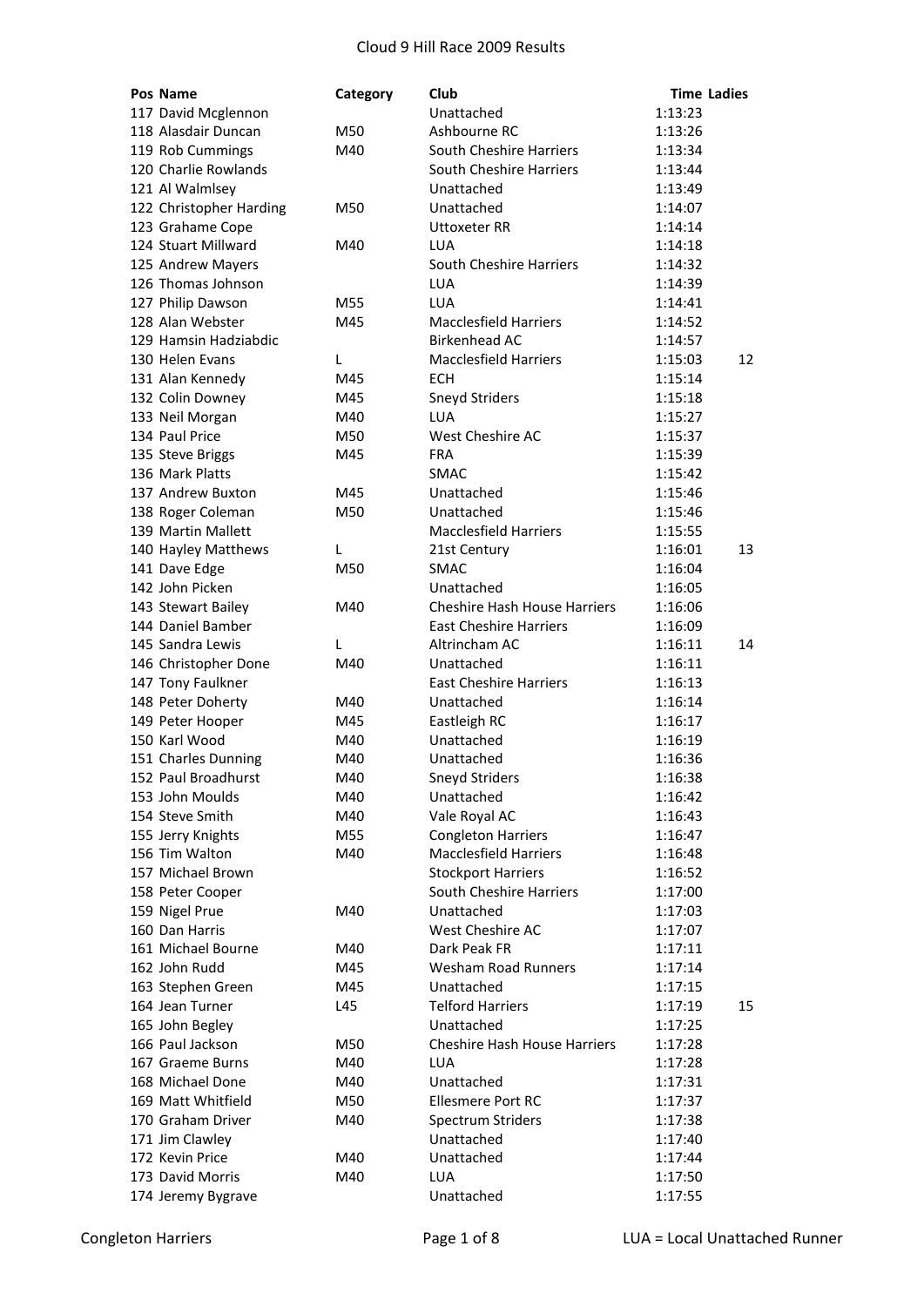| Pos Name                          | Category | Club                                              | <b>Time Ladies</b> |    |
|-----------------------------------|----------|---------------------------------------------------|--------------------|----|
| 175 Joanne Moore                  | L        | Unattached                                        | 1:17:56            | 16 |
| 176 Richard Crompton              | M40      | <b>Wesham Road Runners</b>                        | 1:17:56            |    |
| 177 Phil Fortun                   |          | Stone MM                                          | 1:18:00            |    |
| 178 Sigrid Edmundson              | L        | Unattached                                        | 1:18:16            | 17 |
| 179 Kevin Uzzell                  | M40      | Stone MM                                          | 1:18:17            |    |
| 180 Kevin Postins                 | M45      | <b>Sneyd Striders</b>                             | 1:18:18            |    |
| 181 Jim Harries                   | M50      | <b>Stockport Harriers</b>                         | 1:18:24            |    |
| 182 John Clarke                   | M55      | Vale Royal AC                                     | 1:18:32            |    |
| 183 Lesley Fisher                 | L50      | <b>Burnden RR</b>                                 | 1:18:44            | 18 |
| 184 Stephen Whincup               | M45      | South Cheshire Harriers                           | 1:18:45            |    |
| 185 Mike Clayton                  |          | Unattached                                        | 1:18:59            |    |
| 186 David Parry                   | M55      | <b>Steel City Striders</b>                        | 1:18:59            |    |
| 187 Darren Green                  | M40      | Unattached                                        | 1:19:18            |    |
| 188 Richard Gardiner              |          | <b>SHHH</b>                                       | 1:19:20            |    |
| 189 Chris Tock                    |          | Unattached                                        | 1:19:22            |    |
| 190 John Brownell                 | M45      | Unattached                                        | 1:19:25            |    |
| 191 Stephen Bradley               | M50      | <b>Road Runners Club</b>                          | 1:19:26            |    |
| 192 Bruce Owen                    | M40      | Unattached                                        | 1:19:43            |    |
| 193 John Foulds                   | M45      | Astley & Tyldesley RC                             | 1:19:54            |    |
| 194 David Sorrigan                |          | Unattached                                        | 1:19:56            |    |
| 195 Andy Roberts                  | M40      | <b>Belle Vue Racers</b>                           | 1:19:57            |    |
| 196 Amanda Davies                 | L        | <b>Tattenhall Runners</b>                         | 1:20:08            | 19 |
| 197 Simon Hill                    |          | Unattached                                        | 1:20:17            |    |
| 198 Tonia Richardson              | L45      | <b>Totley AC</b>                                  | 1:20:21            | 20 |
| 199 Chris Hall                    |          | Unattached                                        | 1:20:23            |    |
| 200 Emily Sanders                 | L40      | Ashbourne RC                                      | 1:20:28            | 21 |
| 201 Gill Darby                    | L45      |                                                   |                    | 22 |
|                                   |          | Penny Lane Striders                               | 1:20:31            |    |
| 202 David Guy<br>203 Kiri Johnson | M40      | <b>Goyt Valley Striders</b><br><b>Trentham RC</b> | 1:20:33<br>1:20:43 | 23 |
| 204 Helen Garner                  | L        |                                                   |                    | 24 |
|                                   | L        | <b>Stockport Harriers</b>                         | 1:20:44            |    |
| 205 Tim Edwards                   | M40      | <b>Stockport Harriers</b>                         | 1:20:44            |    |
| 206 Matthew Hack                  | M45      | <b>Stockport Harriers</b>                         | 1:20:45            |    |
| 207 Chris Cunliffe                |          | Unattached                                        | 1:20:48            |    |
| 208 Patrick McMullen              | M40      | Unattached                                        | 1:21:04            |    |
| 209 Dave Roberts                  |          | Unattached                                        | 1:21:05            |    |
| 210 Charles Larsson               | M40      | Newcastle (Staffs) AC                             | 1:21:10            |    |
| 211 Mark Whelan                   | M40      | Goyt Valley Striders                              | 1:21:12            |    |
| 212 David Gould                   | M55      | Serpentine                                        | 1:21:15            |    |
| 213 Michael McKrell               | M45      | Unattached                                        | 1:21:20            |    |
| 214 Ian Coates                    | M50      | <b>SMAC</b>                                       | 1:21:24            |    |
| 215 Neil Middleton                | M60      | <b>Trentham RC</b>                                | 1:21:27            |    |
| 216 Robert Sharratt               | M50      | <b>Burton AC</b>                                  | 1:21:30            |    |
| 217 Brian Riley                   | M55      | <b>Trentham RC</b>                                | 1:21:33            |    |
| 218 Colin Davies                  | M55      | Altrincham AC                                     | 1:21:36            |    |
| 219 Mark Rainford                 | M40      | <b>Boalloy RC</b>                                 | 1:21:43            |    |
| 220 Denise Broom                  | L45      | Cheadle RC                                        | 1:21:47            | 25 |
| 221 Catriona Archer               | L40      | Ashbourne RC                                      | 1:21:55            | 26 |
| 222 Martin Johnson                | M45      | Unattached                                        | 1:21:59            |    |
| 223 Adam Mills                    |          | Harbor RC                                         | 1:22:00            |    |
| 224 Mike Whitmore                 | M65      | Newcastle (Staffs) AC                             | 1:22:01            |    |
| 225 Phil Cliff                    | M45      | South Cheshire Harriers                           | 1:22:02            |    |
| 226 Paul Cleary                   | M40      | Unattached                                        | 1:22:11            |    |
| 227 Howard Bamber                 | M55      | <b>East Cheshire Harriers</b>                     | 1:22:14            |    |
| 228 Clare Gardiner                | L        | Sheffield Hash Harriers                           | 1:22:19            | 27 |
| 229 George Lamplough              | M40      | <b>SMAC</b>                                       | 1:22:35            |    |
| 230 Steve Riley                   |          | Unattached                                        | 1:22:38            |    |
| 231 Nigel Hopper                  | M40      | <b>NSRRA</b>                                      | 1:22:40            |    |
| 232 Owen Henriksen                | M45      | Unattached                                        | 1:22:42            |    |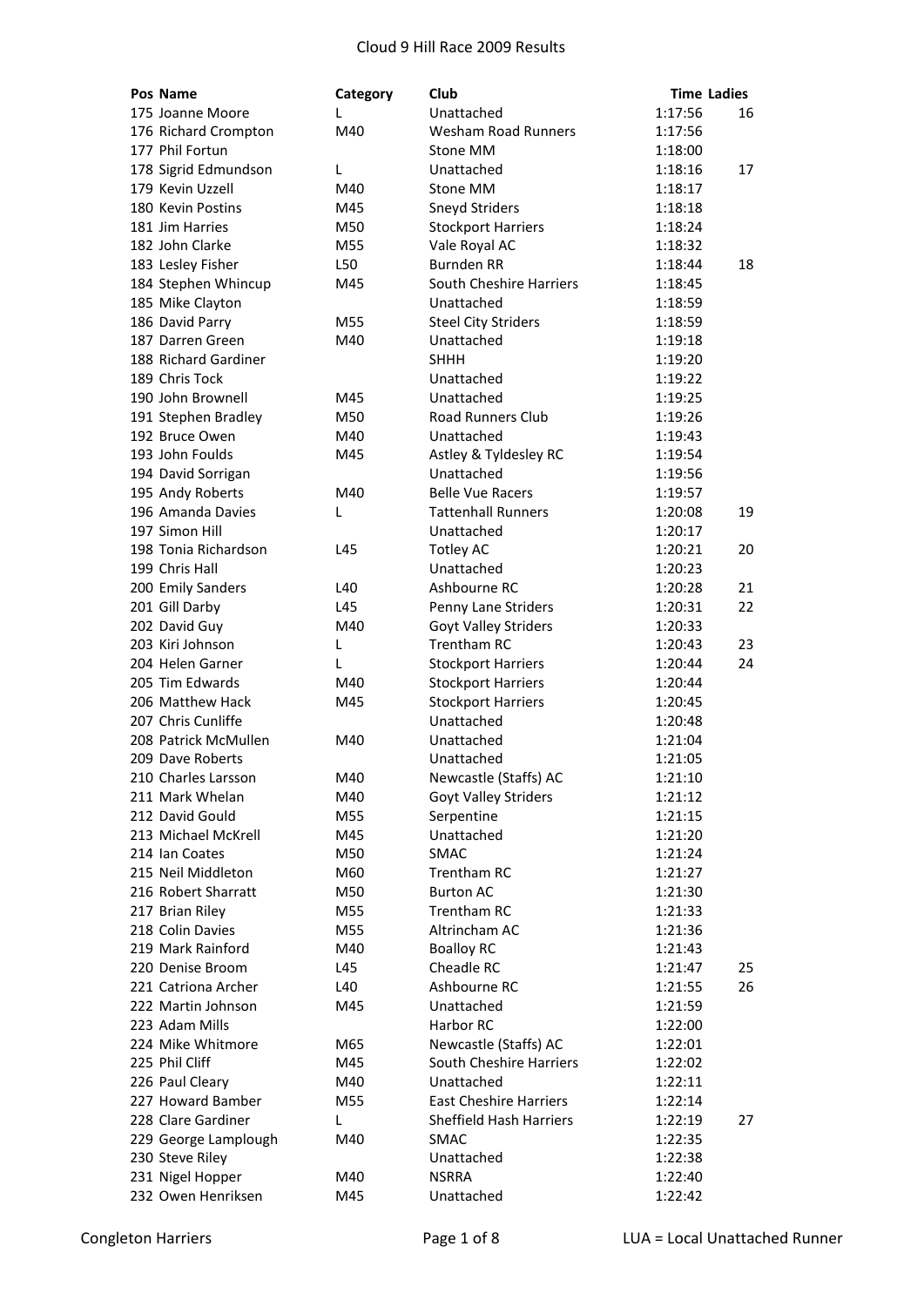| Pos Name                  | Category | Club                         | <b>Time Ladies</b> |    |
|---------------------------|----------|------------------------------|--------------------|----|
| 233 Robert Mayers         | M45      | South Cheshire Harriers      | 1:22:44            |    |
| 234 Robbie Brown          |          | Unattached                   | 1:22:45            |    |
| 235 Claire Williams       | L40      | Unattached                   | 1:22:46            | 28 |
| 236 Chris Brumby          | M45      | Sandbach Striders            | 1:22:47            |    |
| 237 Clive Baggaley        | M60      | <b>Uttoxeter RR</b>          | 1:22:59            |    |
| 238 Steve Quinn           |          | Unattached                   | 1:23:01            |    |
| 239 Mark Brammer          | M45      | Unattached                   | 1:23:02            |    |
| 240 Nigel Lee             | M55      | Newcastle (Staffs) AC        | 1:23:02            |    |
| 241 Kieran Timmins        | M40      | Unattached                   | 1:23:03            |    |
| 242 Paul Minshull         | M50      | <b>Boalloy RC</b>            | 1:23:05            |    |
| 243 Kath Hoyer            | L45      | <b>Wesham Road Runners</b>   | 1:23:10            | 29 |
| 244 Jude Newham           | L.       | <b>Congleton Harriers</b>    | 1:23:20            | 30 |
| 245 John Fryer            | M55      | <b>Trentham RC</b>           | 1:23:23            |    |
| 246 Michelle Rayner       | L        | Unattached                   | 1:23:27            | 31 |
| 247 Chris Edwards         |          | Dark Peak FR                 | 1:24:07            |    |
| 248 Charles Norton        | M55      | Unattached                   | 1:24:24            |    |
| 249 Mal Boyes             | M45      | Picton RC                    | 1:24:28            |    |
| 250 Tom Russell           | M40      | <b>Boalloy RC</b>            | 1:24:31            |    |
| 251 John Guest            | M50      | <b>NSRRA</b>                 | 1:24:33            |    |
| 252 Noel Cheseldine?      |          | <b>Village Road Runners</b>  | 1:24:36            |    |
| 253 Barrie Cavanagh       | M45      | Unattached                   | 1:24:40            |    |
| 254 Dave Walker           | M55      | <b>Macclesfield Harriers</b> | 1:24:49            |    |
| 255 Thomas Jones          |          | Unattached                   | 1:24:50            |    |
| 256 Lee Lawton            |          | Unattached                   | 1:24:53            |    |
| 257 Alexis Dinsmor        | L55      | Pennine FR                   | 1:24:57            | 32 |
| 258 Joanne Edwards        | L45      | Vale Royal AC                | 1:25:01            | 33 |
| 259 Tim Claughton         |          | <b>Congleton Harriers</b>    | 1:25:06            |    |
| 260 Alan Williams         | M45      | Altrincham AC                | 1:25:12            |    |
| 261 Lee Murphy            |          | Harbor RC                    | 1:25:18            |    |
| 262 Karen Davies          | L45      | <b>Stafford Harriers</b>     | 1:25:22            | 34 |
| 263 Jill Phillips         | L45      | <b>Trentham RC</b>           | 1:25:25            | 35 |
| 264 Simon Jankowski       |          | Unattached                   | 1:25:47            |    |
| 265 Thomas Downey         | M40      | Unattached                   | 1:26:06            |    |
| 266 Edward Roper          |          | Unattached                   | 1:26:37            |    |
| 267 David James           | M40      | Unattached                   | 1:26:37            |    |
| 268 Andy Pitts            | M45      | Unattached                   | 1:26:44            |    |
| 269 Sid Bailey            | M50      | Deestriders                  | 1:26:51            |    |
| 270 Christopher Mawhinney |          | Unattached                   | 1:26:52            |    |
| 271 Phil Bromley          | M45      | Unattached                   | 1:26:52            |    |
| 272 Karen Gladman         | L50      | <b>LUA</b>                   | 1:26:53            | 36 |
| 273 David Hancock         | M60      | <b>Macclesfield Harriers</b> | 1:26:55            |    |
| 274 Alex Heslip           |          | Unattached                   | 1:27:05            |    |
| 275 Mark Pilling          |          | <b>LUA</b>                   | 1:27:13            |    |
| 276 Brian Wilkie          | M40      | Unattached                   | 1:27:18            |    |
| 277 Alison Hughes         | L.       | <b>LUA</b>                   | 1:27:21            | 37 |
| 278 Jayne Lomax           | L40      | Vale Royal AC                | 1:27:27            | 38 |
| 279 Bill Allsop           | M65      | <b>Buxton AC</b>             | 1:27:27            |    |
| 280 Simon Parker          |          | Malbank PE Group             | 1:27:38            |    |
| 281 Richard Burkard?      | M40      | LUA                          | 1:27:43            |    |
| 282 Mick Fowler           | M50      | Unattached                   | 1:27:44            |    |
| 283 Peter Smith           | M45      | Unattached                   | 1:27:49            |    |
| 284 Roy McCauley          | M50      | <b>SMAC</b>                  | 1:27:50            |    |
| 285 Colin Carmody         | M40      | Unattached                   | 1:27:53            |    |
| 286 Fraser Kerr           | M40      | Unattached                   | 1:27:56            |    |
| 287 Paul Wright           | M50      | <b>LUA</b>                   | 1:28:00            |    |
| 288 Angela Jacquemart     | L40      | <b>SMAC</b>                  | 1:28:06            | 39 |
| 289 Joe Park              | M70      | Cheshire Tally Ho            | 1:28:07            |    |
| 290 Jo Mayland            | L        | SMAC                         | 1:28:08            | 40 |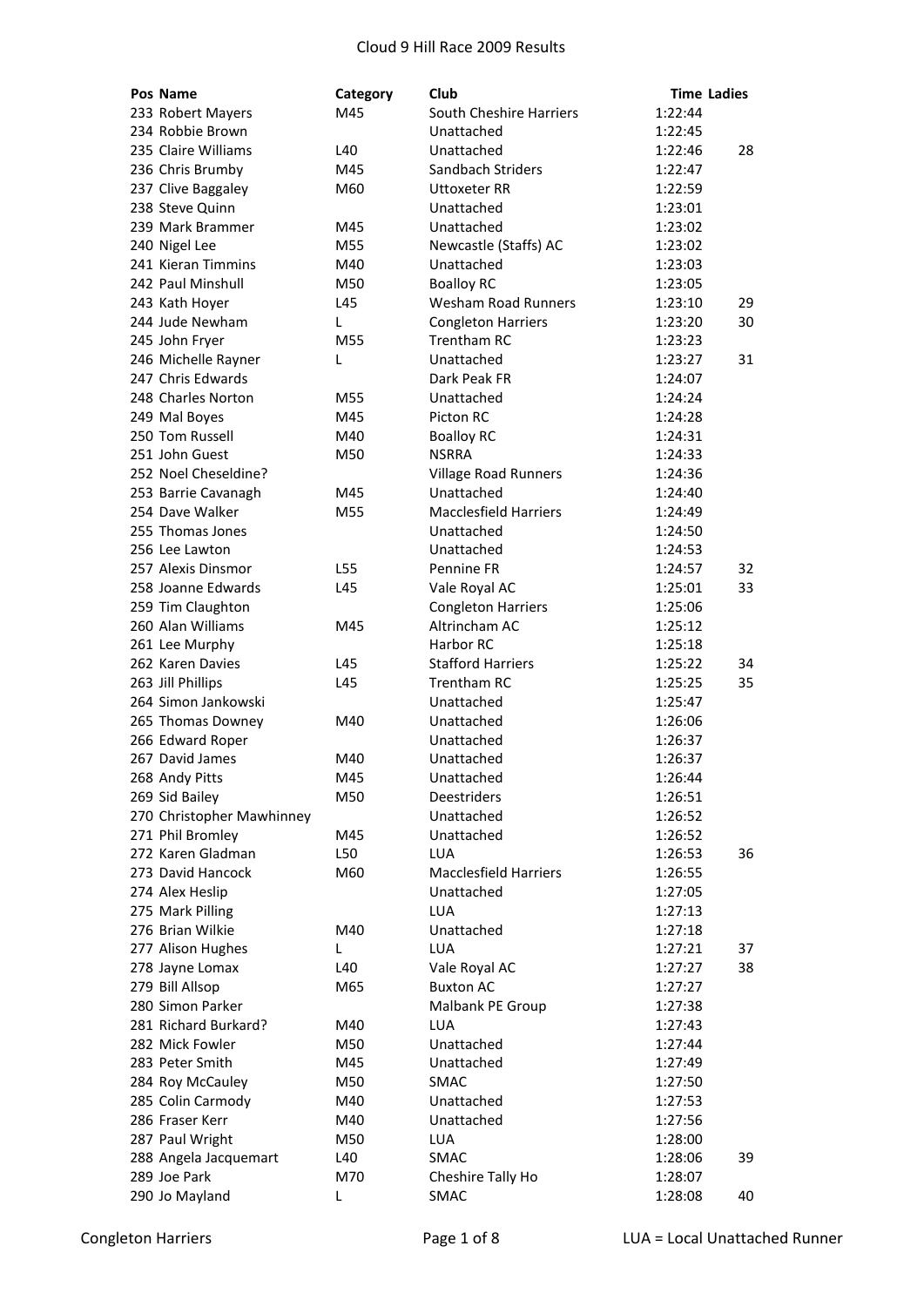| Pos Name                | Category | Club                                | <b>Time Ladies</b> |    |
|-------------------------|----------|-------------------------------------|--------------------|----|
| 291 David Potts         |          | Mid Cheshire Tri Club               | 1:28:12            |    |
| 292 Stephen Hickey      | M45      | The Harbour Club                    | 1:28:13            |    |
| 293 Craig Wright        |          | <b>Bolton United Harriers</b>       | 1:28:17            |    |
| 294 Lee Mills           |          | <b>Belle Vue Racers</b>             | 1:28:25            |    |
| 295 Andy Worthington    | M60      | Unattached                          | 1:28:32            |    |
| 296 David Gaston        | M50      | Unattached                          | 1:28:34            |    |
| 297 Kevan Naylor        | M40      | Unattached                          | 1:28:37            |    |
| 298 Paul Clutterbuck    | M40      | Vale Royal AC                       | 1:28:40            |    |
| 299 Sandra Connell      | L50      | Picton RC                           | 1:28:43            | 41 |
| 300 Tom Rogers          | M45      | <b>West Bromwich Harriers</b>       | 1:28:44            |    |
| 301 Julie Holmes        | L45      | Unattached                          | 1:28:46            | 42 |
| 302 Paul McDermott      | M40      | LUA                                 | 1:28:56            |    |
| 303 Tracey Potts        | L40      | Goyt Valley Striders                | 1:29:05            | 43 |
| 304 Jonathan Hassett    | M40      | Unattached                          | 1:29:16            |    |
| 305 Joan Waller         | L45      | Unattached                          | 1:29:21            | 44 |
| 306 Andy ??             |          | <b>Lincoln Harriers</b>             | 1:29:24            |    |
| 307 Vicky Lowndes       | L40      | <b>Stafford Harriers</b>            | 1:29:27            | 45 |
| 308 Charmaine Wood      | L        | <b>Congleton Harriers</b>           | 1:29:32            | 46 |
| 309 Maxine Ison         | L45      | <b>Totley AC</b>                    | 1:29:49            | 47 |
| 310 Billy Taylor        | M45      | Penny Lane Striders                 | 1:29:57            |    |
| 311 Rosemary Britton    | L55      | Ashbourne RC                        | 1:30:03            | 48 |
| 312 Mike Greenwood      | M45      | <b>Macclesfield Harriers</b>        | 1:30:04            |    |
| 313 Nicky Owen          | L50      | <b>Cheshire Hash House Harriers</b> | 1:30:09            | 49 |
| 314 Steph Charman       | L55      | <b>Helsby RC</b>                    | 1:30:13            | 50 |
| 315 Grace Hough         | L55      | <b>Telford Harriers</b>             | 1:30:19            | 51 |
| 316 David Whewell       | M45      | <b>Macclesfield Harriers</b>        | 1:30:19            |    |
| 317 Connie Ceuppens     | L        | <b>Boalloy RC</b>                   | 1:30:23            | 52 |
| 318 Joseph Williams     |          | Unattached                          | 1:30:33            |    |
| 319 James Sutton        |          | Unattached                          | 1:30:33            |    |
| 320 Farouk Vawda        | M40      | Unattached                          | 1:30:50            |    |
| 321 Philip Hutchings    | M55      | FRA                                 | 1:30:57            |    |
| 322 Sam Darby           | M50      | Penny Lane Striders                 | 1:31:05            |    |
| 323 Michael Tobin       | M45      | South Cheshire Harriers             | 1:31:11            |    |
| 324 Philomena Smith     | L40      | <b>Goyt Valley Striders</b>         | 1:31:15            | 53 |
| 325 Jude Ceuppens       | L45      | <b>Boalloy RC</b>                   | 1:31:17            | 54 |
| 326 Karl Smith          | M45      | Goyt Valley Striders                | 1:31:19            |    |
| 327 Luan Donaldson      | L        | <b>Congleton Harriers</b>           | 1:31:22            | 55 |
| 328 Colin Downey        | M50      | Dudley Kingswinford                 | 1:31:24            |    |
| 329 Mark Davies         |          | <b>Stockport Harriers</b>           | 1:31:25            |    |
| 330 Gary Greig          |          | Unattached                          | 1:31:38            |    |
| 331 A Pritchard         | M40      | Unattached                          | 1:31:41            |    |
| 332 Roy Jardine         | M60      | <b>Eryri Harriers</b>               | 1:31:50            |    |
| 333 Rob Davenport       |          | Unattached                          | 1:31:55            |    |
| 334 Paul Mccarthy       |          | LUA                                 | 1:31:58            |    |
| 335 Jonathan Stubbs     |          | Mid Cheshire Tri Club               | 1:32:04            |    |
| 336 Bethany Lea         | L        | <b>LUA</b>                          | 1:32:07            | 56 |
| 337 Chris Hub??         | M40      | Unattached                          | 1:32:33            |    |
| 338 James Barnes        | M45      | Uknetrunner                         | 1:32:41            |    |
| 339 Howard Grundy       | M45      | Unattached                          | 1:32:59            |    |
| 340 Tracy Shufflebottom | L40      | <b>Biddulph RC</b>                  | 1:33:16            | 57 |
| 341 Keith Richardson    | M55      | Unattached                          | 1:33:25            |    |
| 342 Dave Skingsley?     | M40      | <b>NSRRA</b>                        | 1:33:29            |    |
| 343 Lucy Webb           | L45      | <b>Uttoxeter RR</b>                 | 1:33:36            | 58 |
| 344 David Gladman       | M50      | LUA                                 | 1:33:38            |    |
| 345 John Lawton         | M55      | Sandbach Striders                   | 1:34:00            |    |
| 346 Mark Brennan        | M50      | Unattached                          | 1:34:00            |    |
| 347 Paul Clarke         | M45      | Unattached                          | 1:34:00            |    |
| 348 Belinda Wells       | L        | LUA                                 | 1:34:42            | 59 |
|                         |          |                                     |                    |    |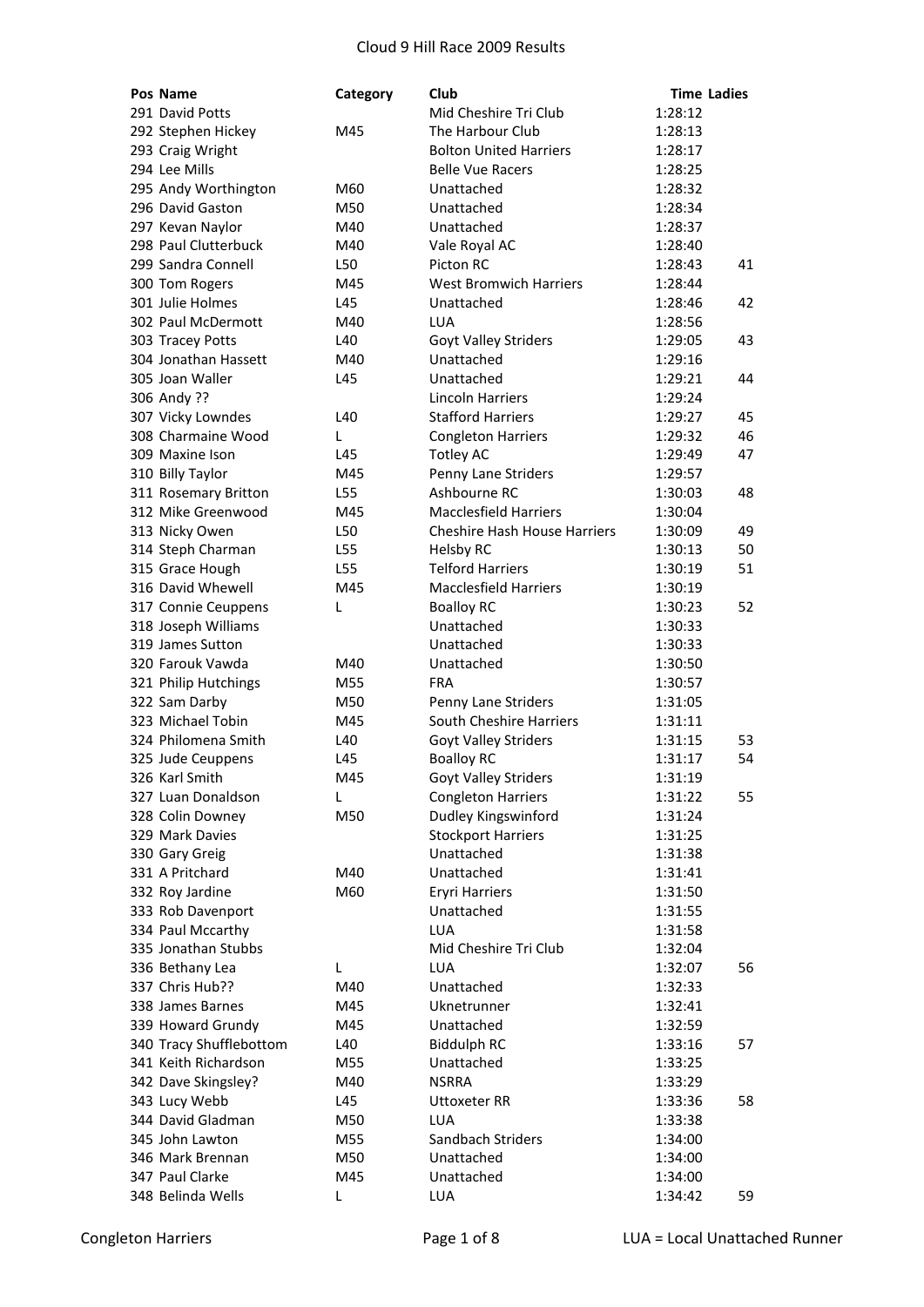| Pos Name                                  | Category   | Club                                     | <b>Time Ladies</b> |          |
|-------------------------------------------|------------|------------------------------------------|--------------------|----------|
| 349 John Allardyce                        | M60        | <b>Stockport Harriers</b>                | 1:35:01            |          |
| 350 Stephen Langford                      | M50        | Unattached                               | 1:35:14            |          |
| 351 Kate Lewis                            | L45        | Picton RC                                | 1:35:16            | 60       |
| 352 Kevin Egerton                         | M55        | <b>Belle Vue Racers</b>                  | 1:35:16            |          |
| 353 Maggie Jones                          | L50        | Altrincham AC                            | 1:35:19            | 61       |
| 354 Christine Andrew                      | L45        | <b>Biddulph RC</b>                       | 1:35:38            | 62       |
| 355 Sean Flatley                          |            | Unattached                               | 1:35:42            |          |
| 356 Tom Pakmicek?                         | M60        | <b>LUA</b>                               | 1:36:02            |          |
| 357 Peter Ling                            | M40        | <b>LUA</b>                               | 1:36:04            |          |
| 358 Sarah Lewis                           | L40        | Amazing Feet RC                          | 1:36:11            | 63       |
| 359 Spencer Clarke                        |            | <b>Telford Harriers</b>                  | 1:36:24            |          |
| 360 Carol Sharratt                        | L50        | <b>Hatton Darts AC</b>                   | 1:36:27            | 64       |
| 361 Kevin Peace                           | M50        | Unattached                               | 1:36:30            |          |
| 362 Jill Norman                           | L45        | <b>SMAC</b>                              | 1:36:38            | 65       |
| 363 Iain Fabian                           | M45        | Unattached                               | 1:36:41            |          |
| 364 Emma King                             | L          | <b>Boalloy RC</b>                        | 1:36:43            | 66       |
| 365 Sarah Miles                           | L          | <b>Wilmslow RC</b>                       | 1:36:43            | 67       |
| 366 Ron Hill                              | M70        | Clayton-le-Moors Harriers                | 1:36:45            |          |
| 367 Mark Hughes                           | M50        | <b>Trentham RC</b>                       | 1:36:48            |          |
| 368 Jayne Denby                           | L55        | <b>Buxton AC</b>                         | 1:37:02            | 68       |
| 369 Dianne Lapworth                       | L55        | Unattached                               | 1:37:04            | 69       |
| 370 Trevor Faulkner                       | M65        | <b>Wilmslow RC</b>                       | 1:37:07            |          |
| 371 Tracy Vernon                          | L45        | Goyt Valley Striders                     | 1:37:09            | 70       |
| 372 Stephen Sladin                        | M40        | <b>LUA</b>                               | 1:37:12            |          |
| 373 Richard Parry                         |            | Unattached                               | 1:37:15            |          |
| 374 Kate Wozniak                          | L          | Unattached                               | 1:37:22            | 71       |
| 375 Andrea Cole                           | L40        | Unattached                               | 1:37:24            | 72       |
| 376 Karen Jones                           | L          | Unattached                               | 1:37:24            | 73       |
| 377 Tony Baker                            | M50        | <b>Stafford Harriers</b>                 | 1:37:31            |          |
| 378 Steve Brad??                          | M40        | Vale Royal AC                            | 1:37:31            |          |
| 379 John Corn                             | M40        | Unattached                               | 1:37:57            |          |
| 380 Joanne Bailey                         | L          | Unattached                               | 1:38:00            | 74       |
| 381 Lucinda Stone                         |            | <b>SMAC</b>                              |                    | 75       |
| 382 Niamh Reilly                          | L<br>L     | <b>Biddulph RC</b>                       | 1:38:02<br>1:38:22 | 76       |
| 383 Paul Jackson                          |            | Unattached                               | 1:38:56            |          |
| 384 Liz Painter                           |            | South Cheshire Harriers                  | 1:39:10            |          |
|                                           |            |                                          |                    | 77       |
| 385 Jill Langley                          | L50<br>M45 | North Derbyshire Runners<br>Unattached   | 1:39:12            | 78       |
| 386 Tony Greenhalgh                       |            |                                          | 1:39:13            |          |
| 387 Rachel Gorajala                       | L          | <b>Manchester Harriers</b><br>Unattached | 1:39:23            | 79       |
| 388 Paul O'Brien<br>389 John Stokes       |            | Newport & District                       | 1:39:24            |          |
|                                           | M55        |                                          | 1:39:40            |          |
| 390 Deborah Hudson<br>391 Caroline Wrench | L55<br>L40 | Mansfield Tri Club<br>Unattached         | 1:39:41            | 80<br>81 |
|                                           | M60        | Unattached                               | 1:39:44            |          |
| 392 Roger Whysall                         |            |                                          | 1:39:55            |          |
| 393 Clare Owen                            | L          | 21st Century                             | 1:39:57            | 82       |
| 394 Belinda Riley                         | L45        | Newcastle (Staffs) AC                    | 1:40:00            | 83       |
| 395 Craig Jones                           | M45        | <b>Sunlight Runners</b>                  | 1:40:07            |          |
| 396 Mick Edwards                          | M65        | Dark Peak FR                             | 1:40:29            |          |
| 397 Mike Briggs                           | M65        | Wirskworth RC                            | 1:40:52            |          |
| 398 Louise Finney                         | L          | Unattached                               | 1:41:02            | 84       |
| 399 Mark Dalgarno                         | M40        | Newcastle (Staffs) AC                    | 1:41:04            |          |
| 400 Emma Hughes                           | L          | Unattached                               | 1:41:07            | 85       |
| 401 Bryony Poynor?                        | L          | Unattached                               | 1:41:36            | 86       |
| 402 David Hart                            |            | Harbor RC                                | 1:42:24            |          |
| 403 Carron Lane                           | L45        | <b>Winston Runners</b>                   | 1:42:38            | 87       |
| 404 Rosalind Dyde                         | L50        | <b>Winston Runners</b>                   | 1:42:39            | 88       |
| 405 Mike Cutler                           | M50        | South Cheshire Harriers                  | 1:43:16            |          |
| 406 Polly Hadziabdic                      | L40        | Birkenhead AC                            | 1:45:51            | 89       |